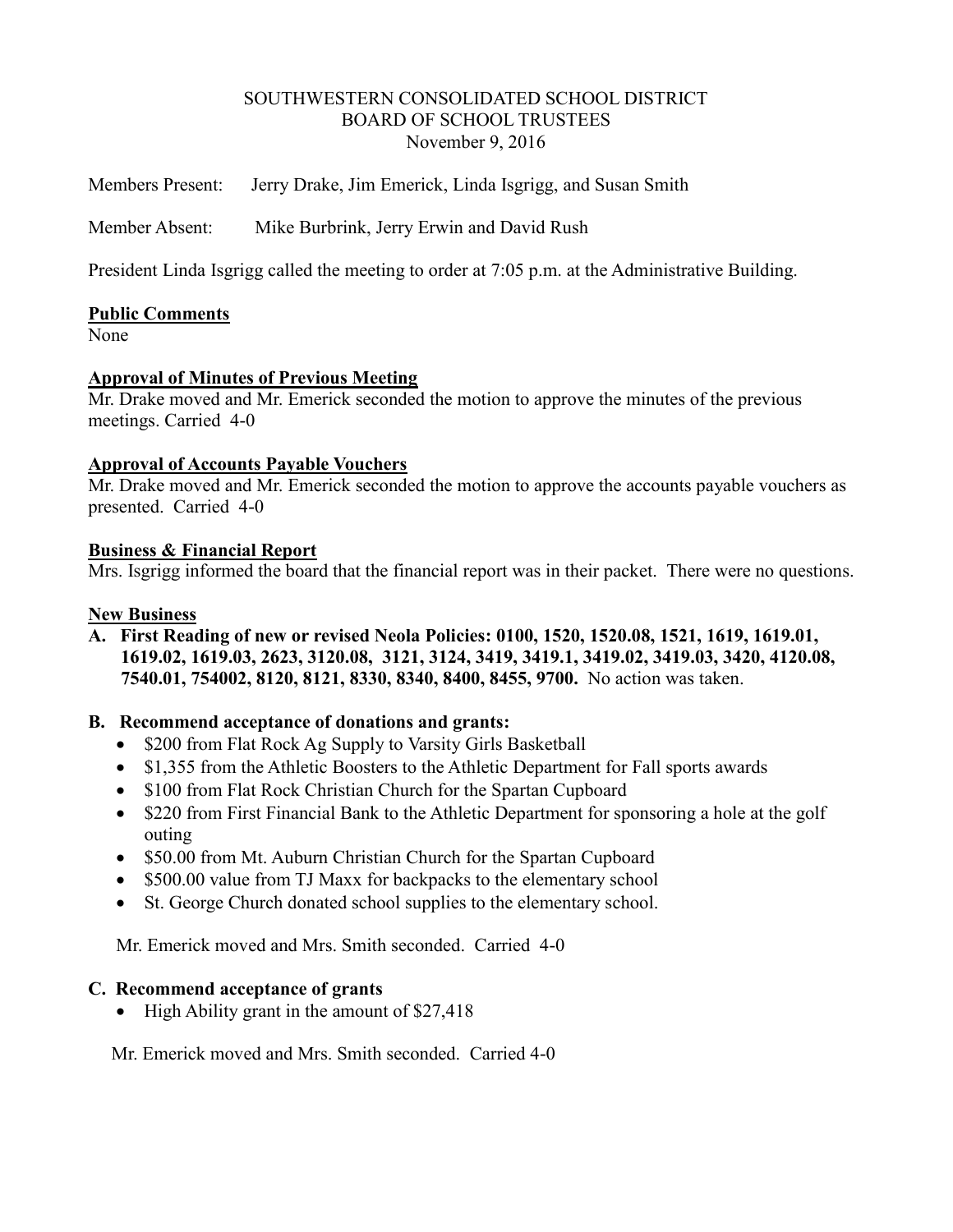## **D. Recommend approval of overnight or out-of-state field trips.**

• FFA to the State Crops and Forestry Contest in West Lafayette, IN on 12-9-16 to 12-10-16.

Mr. Emerick moved and Mrs. Smith seconded. Carried 4-0

# **E. Recommend adoption of the 2017-18 district calendar.**

Mrs. Smith moved and Mr. Emerick seconded. Carried 4-0

## **F. Other**

## **Recommend approval of revisions for the Title 1 district and elementary Parent Involvement Policy and Elementary School – Parent Compact.**

Mr. Emerick moved and Mrs. Smith seconded. Carried 4-0

## **Reports & Presentations**

## **A. Principal Reports**

Mr. Edwards informed the board that the elementary was on their second round of acuity testing. He said that information will help staff see what the focus should be for ISTEP instruction. He also mentioned that girls' basketball season has begun and the boys' have started practicing for their season.

Mr. Chase informed the board regarding the Math 10 diagnostic test which students are required to pass before graduation. He said that the State's passing rate was 31%, the high school's passing rate was higher than the state's rate, but Mr. Chase still wants the students to improve their scores.

## **B. Superintendent's Report**

None

# **Facility Manager Report**

Mr. Cooper informed the board that the lights have been repaired and are working on the outside of the high school. He also stated that Mr. Davis of Turf Stars completed all the repairs for the softball diamond by the November 1<sup>st</sup> deadline. He assured the board that the work was done well and the diamond would be ready for the girls to play on in the Spring. Mr. Cooper also said that he hopes to have a drain installed from the outfield under the discus field, remove the old wastewater treatment plant, and begin working on the Greenhouse before Winter hits.

## **Personnel**

# **A. Leaves/Resignations/Terminations**

- Resignation of Andrew Oswalt as the Junior High Soccer Coach
- FMLA leave for Emma Korkhouse from approximately March 13 through May  $1<sup>st</sup>$ pending required documentation

Mr. Emerick moved and Mrs. Smith seconded. Carried 4-0